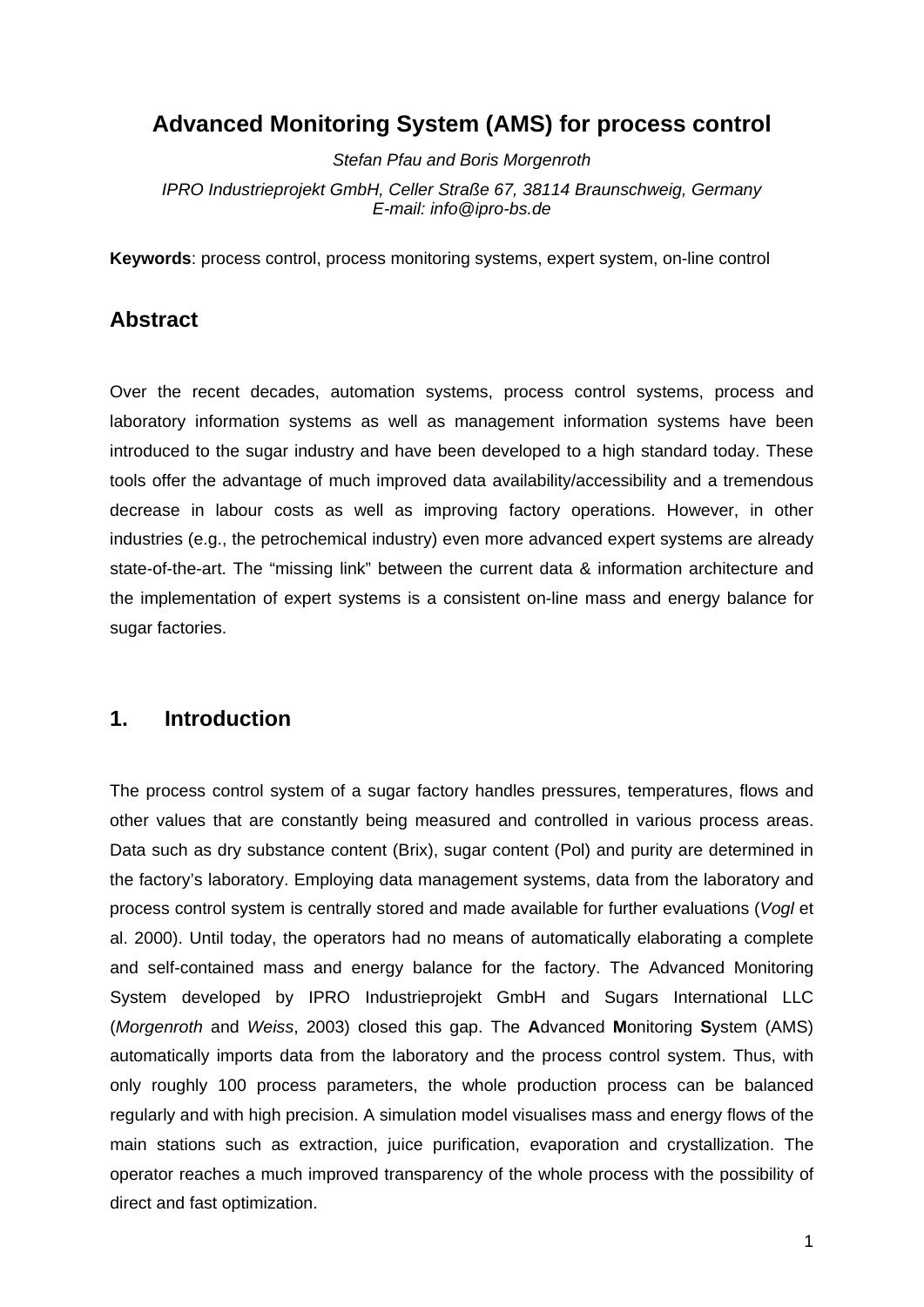## **2. Functional description of the AMS**

Figure 1 gives a rough overview about the data processing by the AMS. Data from the laboratory and the process control system are automatically joined in a XML file (e**X**tensible **M**arkup **L**anguage) and subsequently transferred to a simulation model especially created for each factory. The simulation software is Sugars™ in combination with Microsoft® Visio®.



**Figure 1:** Data import with the Advanced Monitoring System

Prior to being imported to the Sugars<sup>TM</sup> model, the measured data will be checked for plausibility. If the actual value ranges within laid down tolerance limits, the value will be read in. If it is outside the limits, either the lower or the upper tolerance value will be read, in order to balance at all. Additionally, an "Error report" will be initiated showing breaches of tolerances. Should errors occur during the data exchange between the XML-file and the simulation model, this will be displayed as well. Additionally, in Sugars<sup>TM</sup> the newly read data will be compared with previously processed data establishing a "Comparison Report" and proportional deviations will be calculated and shown. With this the operator has the possibility to observe operational changes.

Figure 2 shows an excerpt from a simulation model of an evaporation plant with 5 effects. The Sugars<sup>TM</sup> model displays the actual balance of the particular factory. This model shows among others the demand of exhaust steam with 128,48 t/h and a pressure of 220 kPa. Apart from that, the mass flows of vapour I to V to each consumer will be verified with actually measured data. Process data, i.e. dry substance contents, temperatures, etc. of juices in the evaporation station as well as condensate and vapour temperatures will be balanced and shown.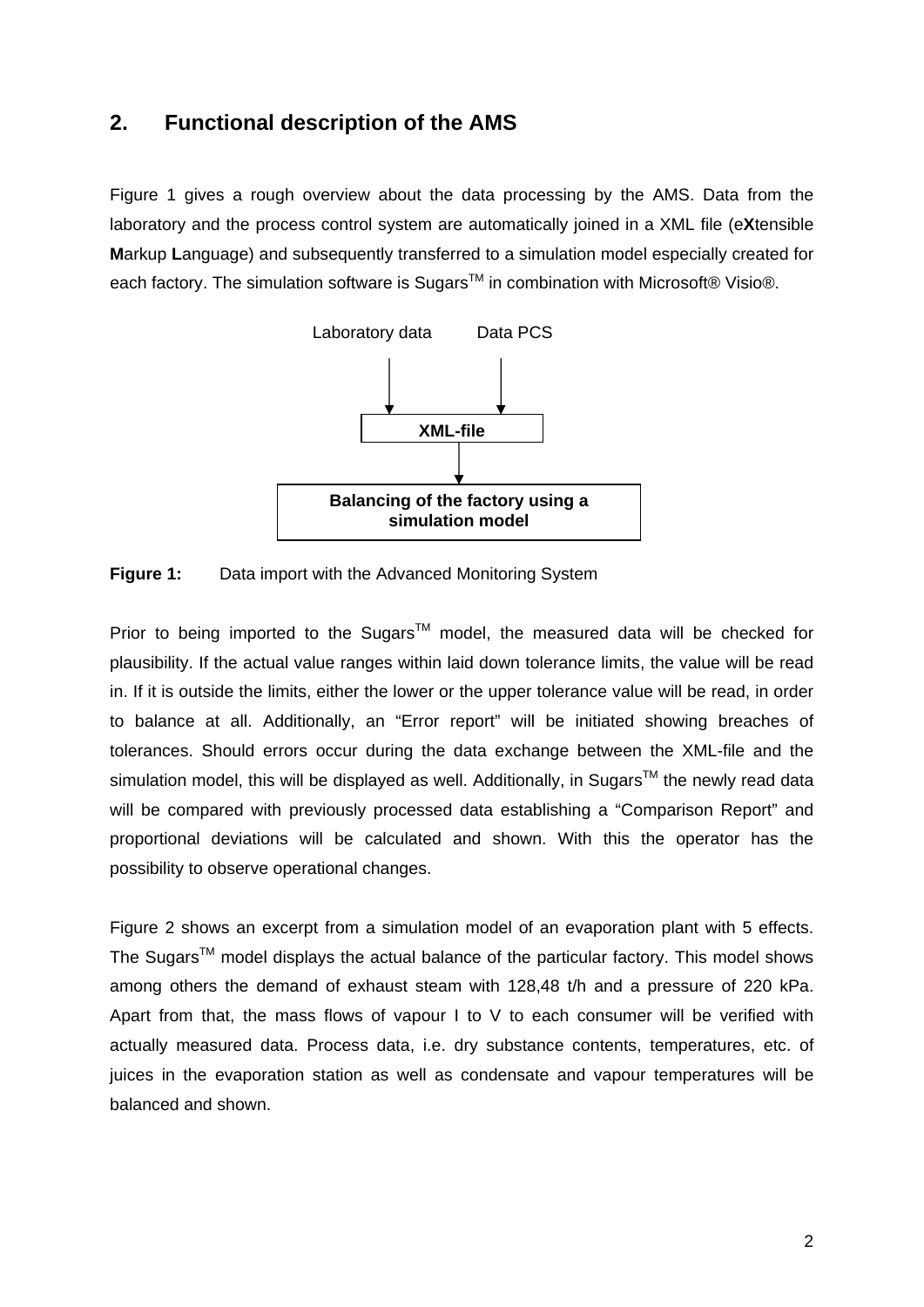

**Figure 2:** Excerpt from a simulation model of an evaporation station, 5 effects

The figure 3 shows an excerpt from a sugar house model of a factory. With the AMS, sugar crystal losses for example occurring in a centrifugal can be easily detected.



**Figure 3:** Excerpt from a sugar house simulation model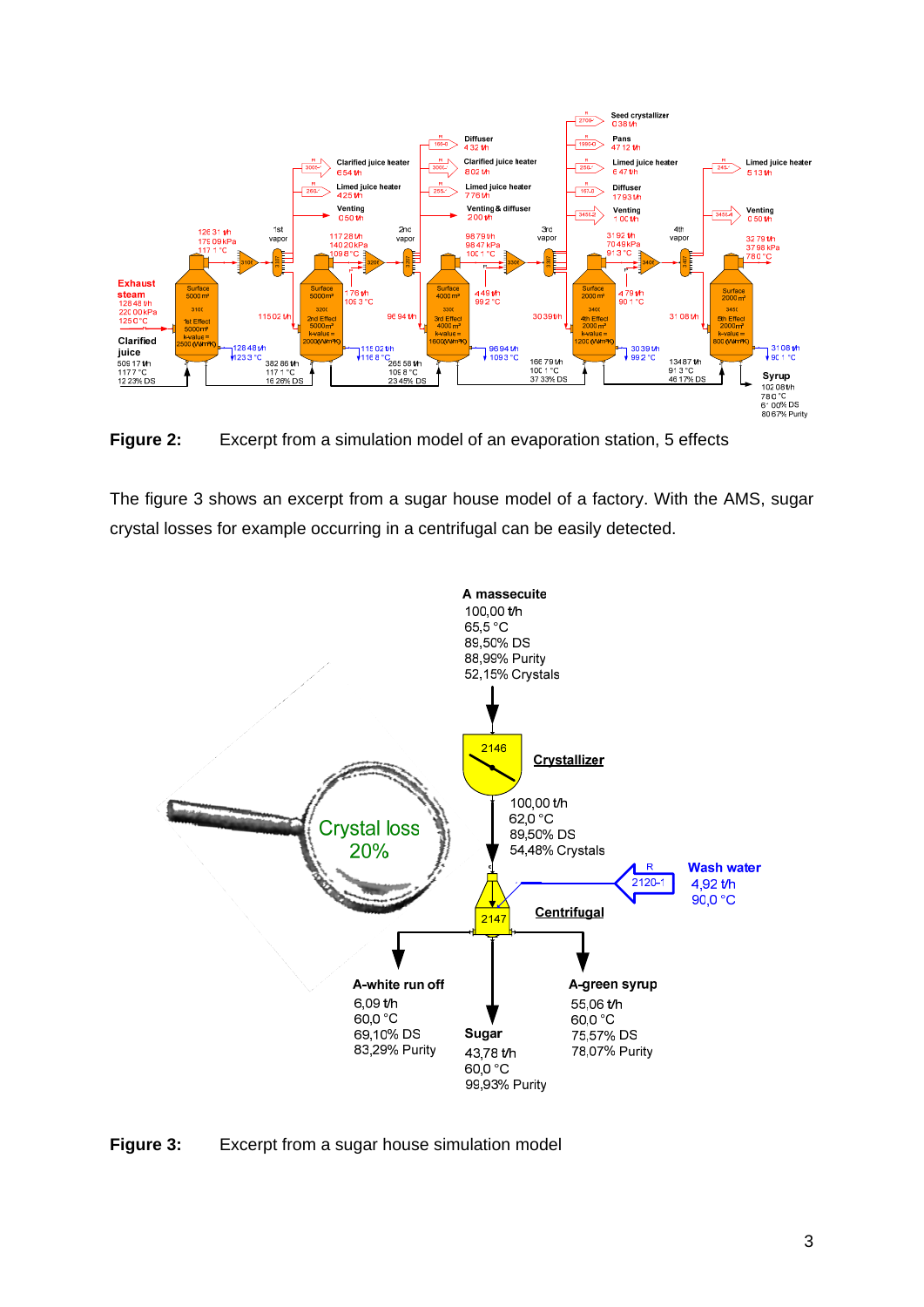A fundamental problem regarding approximation to a true on-line balance is represented by the different measuring intervals for various process data. Whereas, for temperatures, pressures and for example the cane mass flow, values are usually recorded, e.g. every 20 s, the analytical data (dry substance, purities, etc.) is only available hourly or at even larger intervals. The on-line measurement of analytical data is, even today, not developed far enough as to measure all values precisely on-line. Apart from that, the costs for on-line measuring instruments today are still very high. The intervals for every measurement can be chosen freely with the AMS and thus be adapted easily to the factory system. The consideration of product retention times can have positive effects on the accuracy, as the non-sugar load brought into the process has a retention time of up to three days until discharged with the molasses.

Further advantages of the AMS/Sugars<sup>TM</sup> are: high flexibility, adjustment at any time or to new operating conditions and its simple installation and mode of operation. The specially designed Sugars<sup>™</sup> model showing of the factory balances and graphics can also be helpful for the management concerning decisions on capital investment. By means of variations of the Sugars<sup>TM</sup> model, many different proposals can be simulated providing an optimised result.

The XML-file with the actual process data can also be transmitted via the Internet and thus allows for the possibility of absentee diagnosis.

# **3. First experiences in a Brazilian cane sugar factory with the AMS**

With the installation of an Advanced Monitoring System in a Brazilian cane sugar factory, the first experiences have been observed and a flawless function has been proven. The AMS offers the factory management a permanent mass and energy balance of the whole production process (transparent factory). Balance periods of 12 h or 24 h have proven to be reliable. A balance variant with process data collected at 15 minute intervals and the analytical data collected at a 12 hours interval also produces good results, but makes the system more sensitive to disruptions. The existing process data management system had to be adjusted to the demands of the AMS. The access to laboratory data whenever wanted meaning a free choice of the interval for balancing - was not possible at first and had to be adjusted.